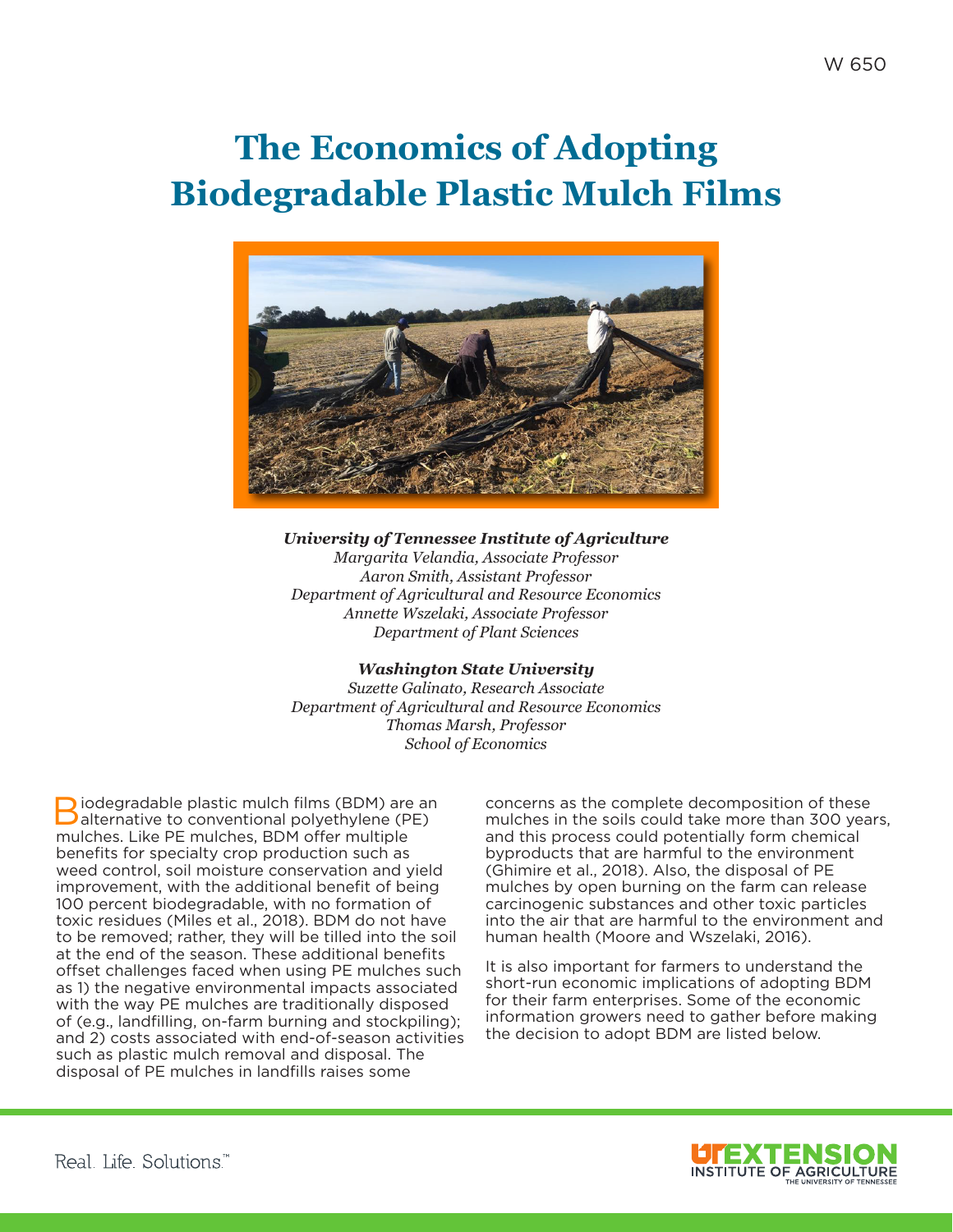# **Will BDM cost more than PE mulches?**

In general, BDM cost more than PE mulches. Traditionally, vegetable farmers in Tennessee use 4 feet x 4,000 feet PE mulch rolls with a thickness between 1 and 1.25 mil.<sup>1</sup> The choice of thickness will depend on production practices and crops grown. The 1.25 mil PE mulch is generally used for long-season crops or double-cropping. Based on information from various mulch suppliers, the cost for a 4 feet x 4,000 feet x 1.25 mil PE mulch roll is estimated to be from \$135/roll to \$154/roll. Like most agricultural inputs, variability in product prices exists. Producers may be able to buy PE mulches more economically with a large volume discount; therefore, the cost may be lower than the estimate presented above.

Depending on the supplier, BDM costs can also vary greatly. Products could cost between \$212/roll and \$409/roll for a 4 feet x 4,000 feet x 0.6 mil roll, based on information available on various suppliers' websites.2 Similar to PE mulches, BDM can be sold at a discounted price through direct negotiation with input suppliers or sales representatives. The BDM purchase costs given above do not include shipping costs that will vary depending on location, supplier, mode of shipping (e.g., ground, second-day air) and size of order (e.g., one vs. 20 rolls). Producers should be aware there may be additional shipping costs that local input suppliers may pass on to growers because many do not carry BDM. An input supplier or a sales representative will be able to provide the grower the exact BDM's cost based on the specifications provided by the grower (e.g., width, length and thickness). As stated above, BDM are generally more expensive, and, therefore, a producer needs to know potential savings associated with BDM in order to assess if those savings could offset the cost of the product.

**Table 1.** Plastic BDM and PE mulch costs

|                      | <b>Plastic BDM</b> | <b>PE mulch</b> |
|----------------------|--------------------|-----------------|
| Roll dimensions      | 4'x4000'           | 4'x4000'        |
| Roll thickness (mil) | 0.6                | 1.25            |
| Purchase cost*       | \$212-\$250        | \$135-\$154     |
| Machine application  | Yes                | Yes             |

\*Information is from various input suppliers and mulch distributors. This cost does not include input suppliers' volume discounts or shipping costs.

#### **How much does it cost to remove PE mulches at the end of the season?**

Since a large percentage of the savings associated with transitioning from PE mulch to BDM comes from reduced end-of-season activities associated with mulch removal and disposal, it is important to estimate the removal costs. In particular, the labor costs required to remove PE mulches will help determine potential savings associated with the adoption of BDM.

- *• The amount of plastic to be removed* is determined by the distance between bed centers. For example, peppers and tomatoes in Tennessee are traditionally grown using 5 feet row spacing, while pumpkins are traditionally grown using 5 to 6 feet or 8 to 10 feet spacing, depending on variety and other farm characteristics. Therefore, for peppers and tomatoes, approximately 8,720 ft of plastic per acre<sup>3</sup> (about 2.2 4 feet  $\times$  4,000 feet rolls) needs to be removed, while pumpkins require (using 8 feet row spacing) about 5,440 feet of plastic per acre that (about 1.4 4 feet x 4,000 feet rolls) needs to be removed. Although small differences in row spacing between fields (e.g., 5 feet vs. 8 feet) may translate to only a one man-hour per acre difference for PE mulch removal, this difference will translate into 100 labor hours for a 100-acre operation. Therefore, it important to realistically estimate the amount of plastic to be removed at the end of the season because it directly affects the labor costs associated with removal and disposal of PE mulch.
- *• The labor hours to remove and dispose of PE mulch* requires estimating both operator and manual labor hours. Based on information collected from three farms in Tennessee and two farms in Washington, labor associated with cleanup activities, including operator and manual labor, varies between eight and 11 man-hours per acre, depending on crop and row spacing. This estimate does not include labor associated with retrieval of PE mulch fragments left behind in the field after manual removal of plastic mulch and drip tape. Not all farmers will make the effort to remove PE mulch fragments for the following reasons: 1) this activity is labor-intensive; 2) the opportunity cost of labor (i.e., alternative uses of labor) is high for some operations; and 3) this activity is considered unnecessary because residual fragments are not perceived to have a negative impact on soil quality and long-term productivity. However, there are studies showing that residual PE mulch fragments harm soilrelated ecosystems (Liu et al., 2014; Schirmel et al., 2018; Steinmetz et al., 2016). If BDM are utilized, any residual fragments will degrade over time, serving as a potential benefit of adopting BDM.

3 Traditionally, farmers refer to linear feet when referring to the amount of PE mulch needed per acre. In reality, 8,720 ft of plastic are equivalent to about 34,880 ft<sup>2</sup> of plastic for 4 feet x 4000 feet mulch rolls.

 $1$  mil =  $1/1000$  inch.

<sup>2</sup> For a list of BDM suppliers, go to<https://ag.tennessee.edu/biodegradablemulch/Pages/biomulchprojects.aspx>.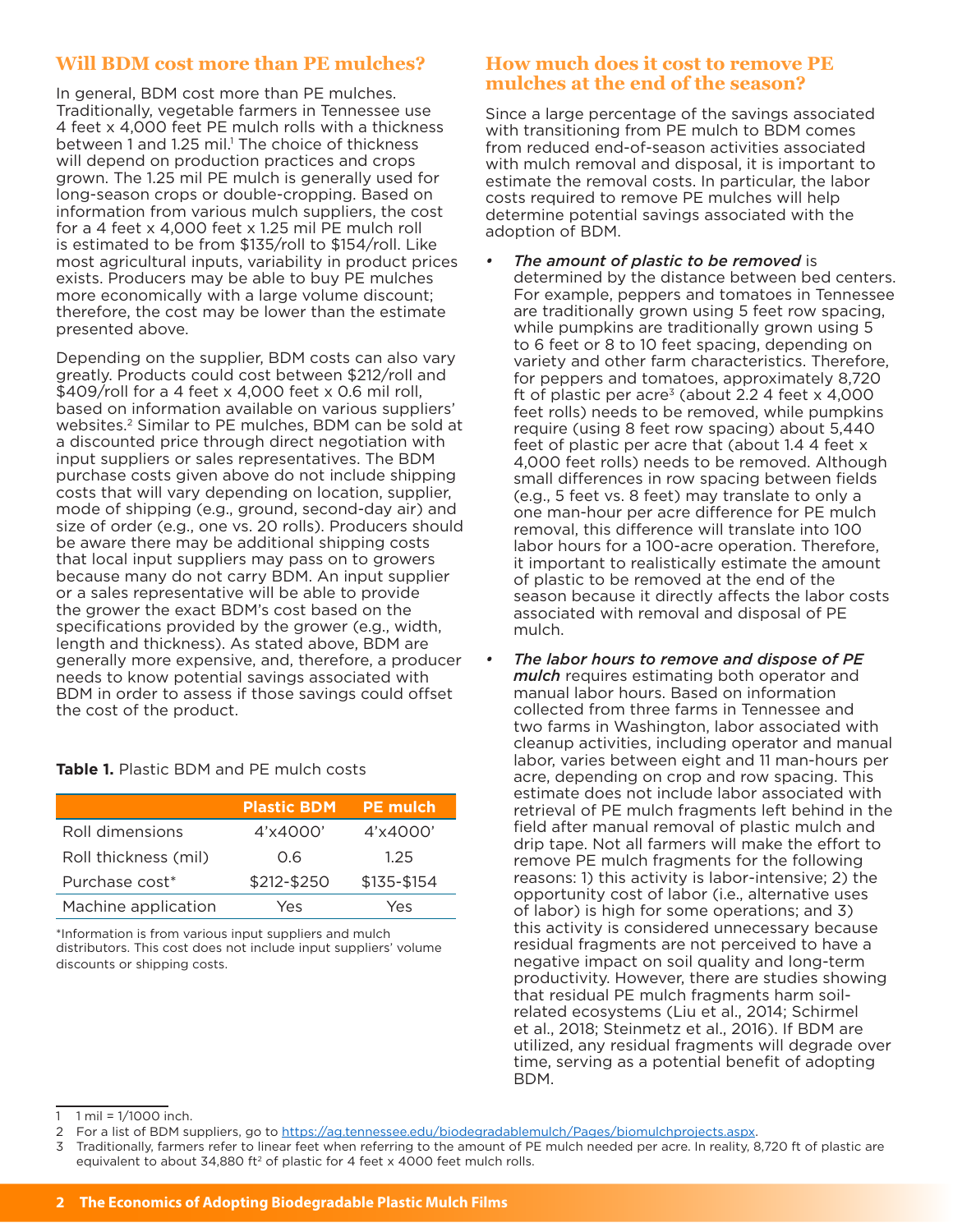4 <https://www.uscis.gov/working-united-states/temporary-workers/h-2a-temporary-agricultural-workers>

*The cost of labor* requires estimation of hourly pay rates. Some farms will pay the same hourly rate to machinery operators and manual labor, while others will differentiate hourly rates by activity. It is important to acknowledge that the use of H-2A labor<sup>4</sup> (i.e., temporary agricultural workers) will increase labor costs. Although the hourly wage rates may be the same for H-2A workers compared to local labor, there are additional costs associated with employing H-2A workers including housing, transportation and agency fees to bring them from their countries of origin to the U.S. Therefore, the use of H-2A labor could significantly increase labor costs. All costs associated with H-2A workers should be included to determine hourly wage rates that accurately reflect all labor costs. The estimated hourly rate can then be multiplied by the estimated manhours required to remove and dispose of PE

mulch to provide an estimate of the labor costs associated with these activities. In small operations, the farm owner is often responsible for performing cleanup activities at the end of the season. Generally, owner labor for such activities is not a direct cash expense and can be overlooked when estimating total labor costs. However, owner labor costs should be estimated due to the opportunity cost of the owner's time. Calculating the value of this unpaid labor will not only help assess the monetary value of the endof-season activities but will

also help plan for future scenarios where owners may not be physically able to do this job.

#### **How much does it cost to dispose of PE plastic mulches at the end of the season?**

Transportation, labor costs and landfill disposal fees need to be considered when estimating disposal costs for PE mulch. Disposal costs vary by location. There are some counties where the only cost associated with disposal is for the transportation of the PE mulch from the farm to the landfill. In other counties, both transportation costs and disposal fees will be involved. For instance, in Tennessee, disposal fees range from \$20 to \$50 per ton, while in Washington State, disposal fees could reach more than \$100 per ton, depending on the county where the landfill is located. Some landfills may not even accept PE mulch for disposal. When estimating the disposal cost, an accurate measurement of PE mulch weight retrieved from the field is required. The weight of the PE mulch laid at the beginning of the season will significantly increase due to the

adherence of soil and crop debris to the mulch during the growing season. Preliminary results suggest PE mulch weight may increase by 80 percent or more after its use in the field (Ghimire and Miles, 2016).

## **Will all end-of-season activities be eliminated when adopting plastic BDMs?**

The answer to this question is "no." Removal of drip tape is required before tilling BDM into the soil. Based on information obtained from one onfarm trial, the authors estimate that removal of drip tape will require 1.6 to 2.4 man-hours per acre for a pepper field using 6 feet row spacing. These estimates may vary due to soil, environmental conditions and other factors.

Also, tilling BDM into the soil will involve operator

labor. It is important to acknowledge that although field experiments suggest that the field capacity (e.g., acres per hour) of a rototiller when tilling BDM into the soil is similar to working the soil without BDM incorporation, there is potential downtime associated with cleaning/untangling mulch fragments from the rototiller blades. Based on in-field experiments conducted by the authors in Knoxville, Tennessee, it seems that downtime was not noteworthy (DeLozier, 2018), while for field experiments conducted in Mount Vernon, Washington, downtime was significant due to a large percentage of BDM fragments

that adhered to the rototiller blades (Chen et al., 2018). Time associated with tilling BDM into the soil can vary with soil type, rototiller blade conditions, and extent of deterioration and fragmentation of BDM due to environmental weathering, among other factors. It is important to know that most farmers will till the soil at the end of the season; therefore, this activity will not necessarily involve additional costs.

### **How do I know if BDM is the right economic decision for me?**

As suggested above, to answer this question, a farmer needs to know the cost of removing and disposing of PE mulches, particularly labor and disposal costs, as well as the potential costs of end-of-season activities associated with BDM (e.g., tillage). This information will help determine if the labor cost savings associated with eliminating the removal and disposal of PE mulch will recover the higher purchase cost of the BDM compared to PE mulch.

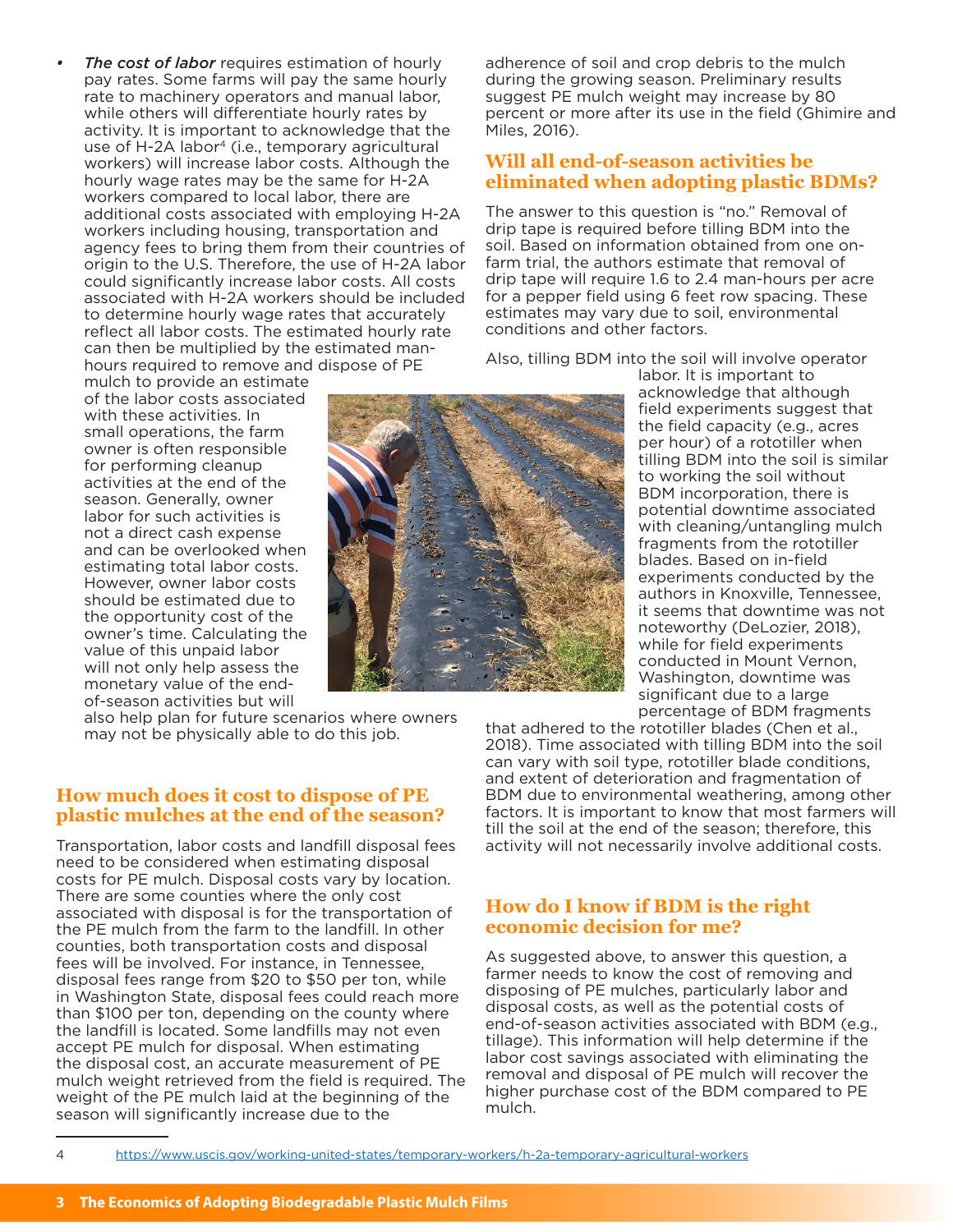For farms using migrant workers, although labor savings are important, it is also important to know the implications of reducing end-of-season activities or allowing workers to leave the farm early. For farms that have overlapping production or harvest of various crops throughout the season, if workers were not removing and disposing of PE mulch, they could be performing other activities that generate revenue for the farm. For other farms, there are no end-of-season activities for the workers to do, other than cleanup activities. If the latter are reduced or eliminated at the end of the season, the workers can be released to go home early. Although such actions will reduce labor costs, they may also have implications for the relationship between owners and workers. If their labor hours are reduced, workers may decide to go to another farm that will employ them for more hours per season. Hence, it is essential to be aware of unintended consequences of reducing workers' hours at the end of the season.

### **Other Considerations**

An important limitation of this publication is the lack of inclusion of economic benefits associated with improved soil fertility and conservation that may occur as a long-term result of using BDM. For example, when PE mulches are removed, some topsoil attaches to the mulches and is lost as a result of mulch disposal. The loss in top soil could result not only in yearly replacement of topsoil (an added expense) but also reduction of soil productivity in the long run. These problems could be alleviated by the use of BDM.

# **Additional Resources**

The following are resources that contain additional information about biodegradable mulches:

- BDM dimension, cost and machine application, labor requirements, and mulch cost calculator — "Important Considerations for the Use of Biodegradable Mulch in Crop Production" (Chen, et al., 2018).
- Organic crop production "Biodegradable Plastic Mulch and Suitability for Sustainable and Organic Agriculture" (Ghimire et al., 2018).
- Basic information sources, frequently asked questions, videos and publications — BDM project website: [www.biodegradablemulch.org.](http://www.biodegradablemulch.org)

# **Acknowledgments**

The authors acknowledge USDA-SCRI grant project, *Performance and Adoptability of Biodegradable Plastic Mulch for Sustainable Specialty Crop Production* (Ref. No. 2014-51181- 22382). The authors thank D.G. Hayes, E. Belasco, J. S. Cowan and K. Dentzman for critically reviewing an earlier draft of this publication.

#### **References**

Chen, K., S. Galinato, S. Ghimire, S. MacDonald, T. Marsh, C. Miles, P. Tozer, and M. Velandia. 2018. "Important Considerations for the Use of Biodegradable Mulch in Crop Production." Washington State University Extension Publication (In Press).

DeLozier, B.J. 2018. Personal communication with farm manager, Plant Science Unit, East Tennessee AgResearch and Education Center, University of Tennessee, March 12.

Ghimire, S., and C. Miles. 2016. "Dimensions and Costs of Paper, Polyethylene and Biodegradable Plastic Mulch." Washington State University Extension. Available at [http://vegetables.wsu.edu/](http://vegetables.wsu.edu/Dimensions%20%26%20costs%20plastic%20and%20biodegradable%20mulch.pdf) [Dimensions%20%26%20costs%20plastic%20and%20](http://vegetables.wsu.edu/Dimensions%20%26%20costs%20plastic%20and%20biodegradable%20mulch.pdf) [biodegradable%20mulch.pdf](http://vegetables.wsu.edu/Dimensions%20%26%20costs%20plastic%20and%20biodegradable%20mulch.pdf)

Ghimire, S., D. Hayes, J. Cowan, D. Inglis, L. DeVetter, and C. Miles. 2018. "Biodegradable Plastic Mulch and Suitability for Sustainable and Organic Agriculture." Washington State University Extension Publication FS103E. Available at [http://cru.cahe.wsu.edu/](http://cru.cahe.wsu.edu/CEPublications/FS103E/FS103E.pdf) [CEPublications/FS103E/FS103E.pdf](http://cru.cahe.wsu.edu/CEPublications/FS103E/FS103E.pdf)

Liu, E.K., W.Q. He, and C.R. Yan. 2014. "'White Revolution' to 'White Pollution'— Agricultural Plastic Film Mulch in China." Environmental Research Letters, 9(9). Available at [http://iopscience.iop.org/](http://iopscience.iop.org/article/10.1088/1748-9326/9/9/091001) [article/10.1088/1748-9326/9/9/091001](http://iopscience.iop.org/article/10.1088/1748-9326/9/9/091001)

Miles, C., S. Ponnaluru, S. Galinato, D. Inglis, T. Marsh, A. Corbin, K. Leonas, T. Walters, D. Hayes, B. Jones, J. Lee, L. Wadsworth, A. Wszelaki, J. Moore-Kucera, R. Wallace, M. Brodhagen, and E. Belasco. 2018. "Glossary of Terms Associated with Biodegradable Mulches for Specialty Crops." Available at [https://](https://ag.tennessee.edu/biodegradablemulch/Documents/BDM_glossary_May2015.pdf) [ag.tennessee.edu/biodegradablemulch/Documents/](https://ag.tennessee.edu/biodegradablemulch/Documents/BDM_glossary_May2015.pdf) [BDM\\_glossary\\_May2015.pdf](https://ag.tennessee.edu/biodegradablemulch/Documents/BDM_glossary_May2015.pdf)

Moore, J., and A. Wszelaki. 2016. "Plastic Mulch in Fruit and Vegetable Production: Challenges for Disposal." Report FA-2016-02, University of Tennessee. Available at [https://ag.tennessee.edu/](https://ag.tennessee.edu/biodegradablemulch/Documents/Plastic_Mulch_in_Fruit_and_Vegetable_Production_12_20factsheet.pdf) [biodegradablemulch/Documents/Plastic\\_Mulch\\_in\\_](https://ag.tennessee.edu/biodegradablemulch/Documents/Plastic_Mulch_in_Fruit_and_Vegetable_Production_12_20factsheet.pdf) Fruit and Vegetable Production 12 20factsheet. [pdf](https://ag.tennessee.edu/biodegradablemulch/Documents/Plastic_Mulch_in_Fruit_and_Vegetable_Production_12_20factsheet.pdf)

Schirmel, J., J. Albert, M.P. Kurtz, and K. Muñoz. 2018. "Plasticulture Changes Soil Invertebrate Assemblages of Strawberry Fields and Decreases Diversity and Soil Microbial Activity." Applied Soil Ecology, 124: 379-393.

Steinmetz, Z., C. Wollmann, M. Schaefer, C. Buchmann, J. David, J. Tröger, K. Muñoz, O. Frör, and G.E. Schaumann. 2016. "Plastic Mulching in Agriculture — Trading Short-term Agronomic Benefits for Long-term Soil Degradation?" Science of the Total Environment, 550: 690-705.